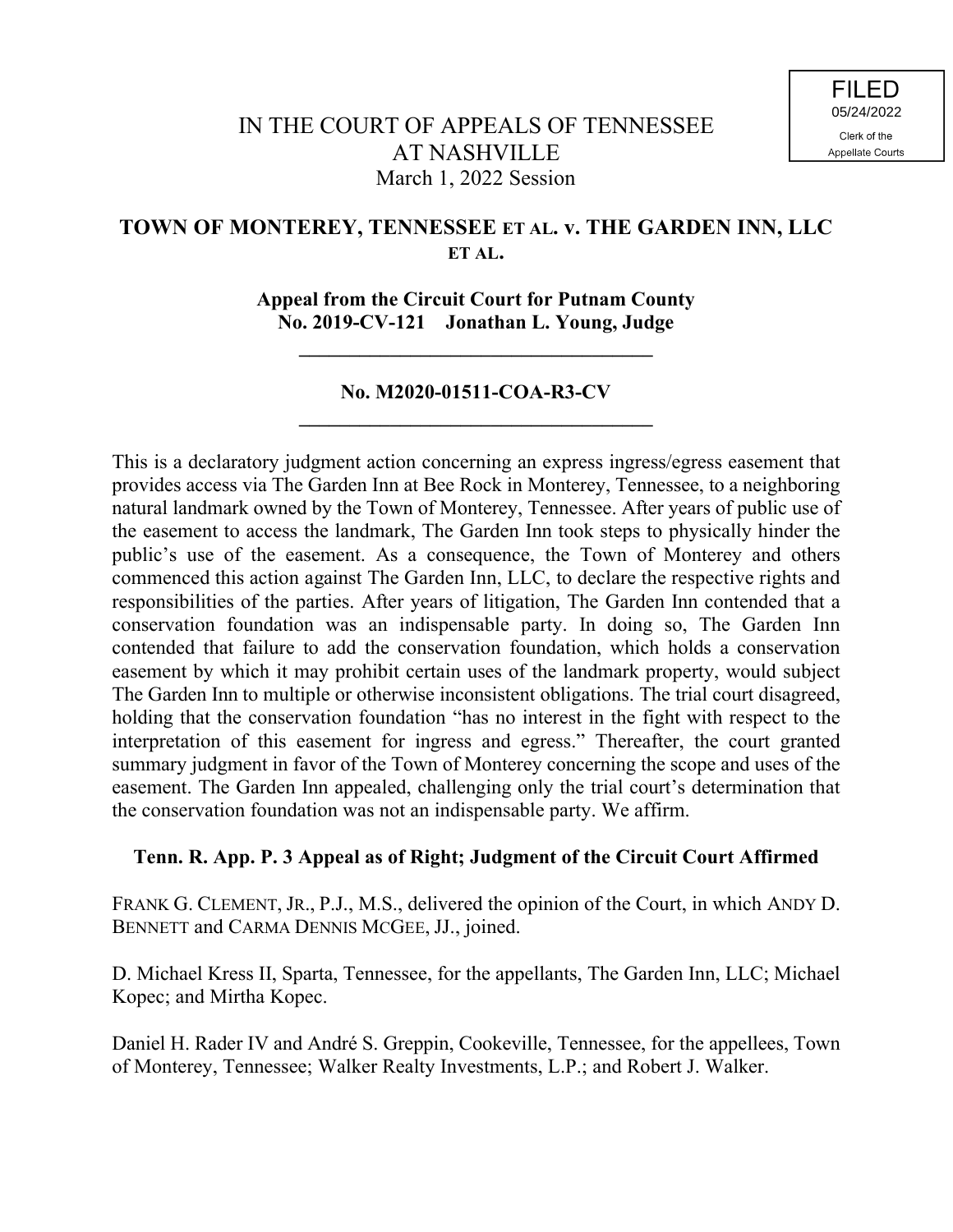### **OPINION**

#### **FACTS AND PROCEDURAL HISTORY**

For several generations, the property on which The Garden Inn at Bee Rock is located was owned by members of the Walker family and their family limited partnership, Walker Realty Investments, L.P. (collectively, the "Walker Family"). In addition to the parcel encompassing The Garden Inn ("Parcel 1"), the Walker Family owned an adjacent parcel of land that encompassed a natural landmark on the edge of the Cumberland Plateau known as Bee Rock ("Parcel 2").

In 1995, the Walker Family conveyed Parcel 1 to a limited liability company controlled by Mr. Dickie Hinton. The conveyance was subject to a fifty-foot wide ingress/egress express easement across Parcel 1 to access Parcel 2. Thereafter, Mr. Hinton's limited liability company sold Parcel 1 to The Garden Inn, LLC, subject to the express easement.

Acting on a desire to preserve Bee Rock as a nature area in perpetuity, the Walker Family granted a conservation easement on Parcel 2 in 2018 to the Tennessee Parks and Greenways Foundation ("TPGF"), a non-profit organization. On the following day, they donated Parcel 2 to the Town of Monterey, subject to TPGF's conservation easement.

As a result of the express ingress/egress easement, access to Parcel 2 via Parcel 1 was open to the public. However, tensions grew when The Garden Inn took issue with visitors using the easement to access Bee Rock. In fact, The Garden Inn would "run off" visitors to the Bee Rock natural landmark.

As a consequence, the Town of Monterey, Walker Realty Investments L.P., and Robert J. Walker (collectively, "Plaintiffs") commenced this action for declaratory judgment against The Garden Inn, LLC, and its owners/members Michael Kopec and Mirtha Kopec (collectively, "Defendants").<sup>1</sup> Defendants filed an answer and counterclaim in which they asserted their own claim for declaratory judgment concerning the ingress/egress easement; however, Defendants did not add TPGF as a third-party defendant in their counterclaim. Defendants subsequently filed various motions, but they never filed a motion to make TPGF a party.

 $\overline{a}$ 

<sup>&</sup>lt;sup>1</sup> The complaint in this case was filed on June 10, 2019, by the Town of Monterey and Walker Realty Investments, L.P. In an amended complaint filed shortly thereafter, Robert J. Walker was added as an additional plaintiff because he was in the chain of title prior to the creation of the conservation easement and the donation of Parcel 2 to the Town of Monterey. Nevertheless, this is the third action among the parties concerning the issues in dispute. The first two actions were commenced by The Garden Inn, LLC. The Garden Inn filed its first complaint in the Chancery Court for Putnam County, Tennessee, on April 11, 2017, but voluntarily dismissed the action prior to the scheduled trial date. The Garden Inn commenced its second action, this time in the circuit court, on September 12, 2018, only to voluntarily dismiss the action shortly prior to the trial date. This action was commenced shortly thereafter.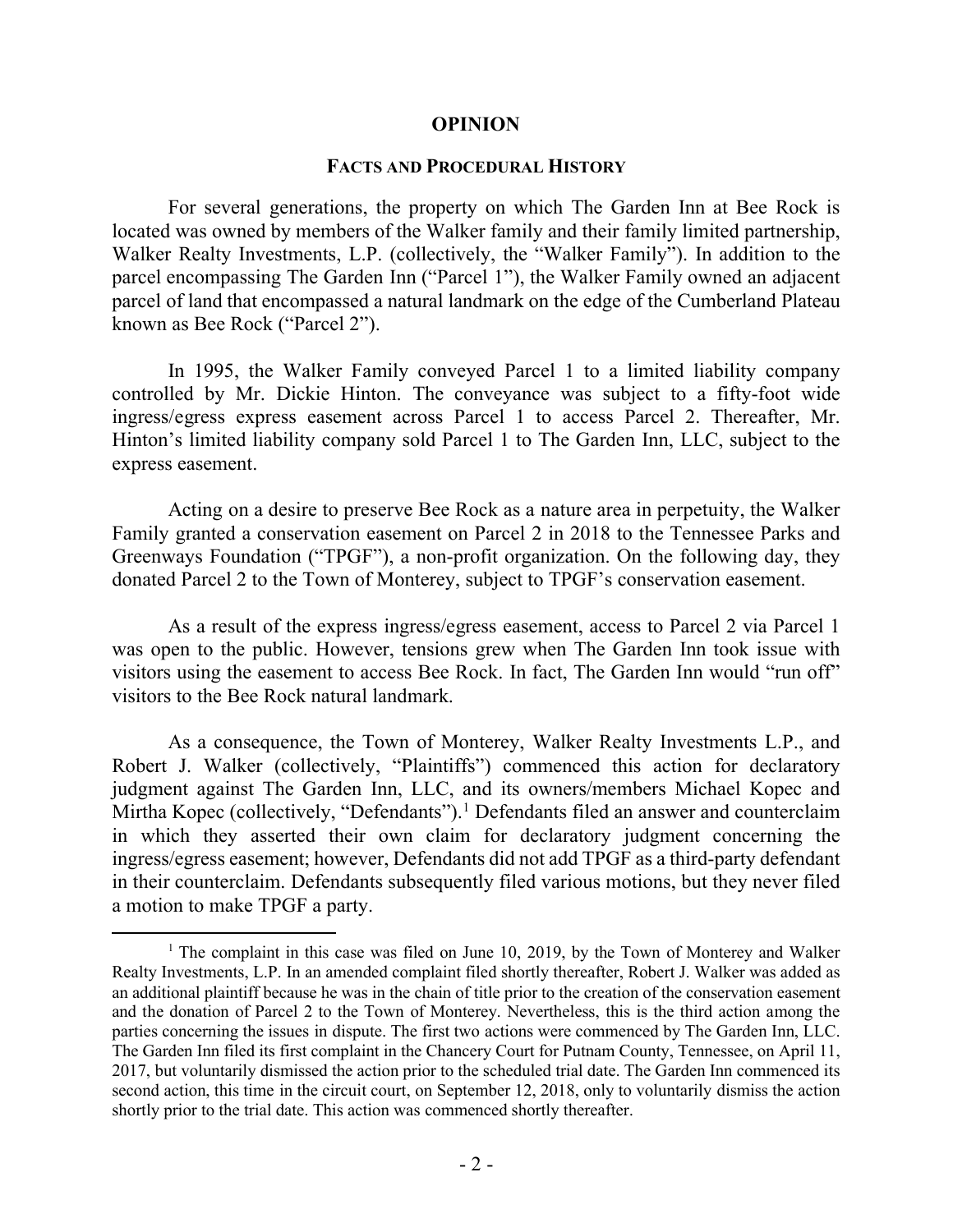On July 21, 2020, Plaintiffs filed a motion for summary judgment that was supported by a statement of undisputed facts and a memorandum of law. Defendants responded by filing their own motion for summary judgment that was supported by a statement of undisputed facts and a memorandum of law in which they asserted for the first time that TPGF was an indispensable party. Significantly, however, Defendants did not dispute the material facts set forth by Plaintiffs, nor did they file a motion to make TPGF a party.

Following a hearing on the competing motions, the trial court granted summary judgment in favor of Plaintiffs, finding that the express easement contained in Defendants' deed permitted visitors to cross Parcel 1 to access Parcel 2. In doing so, the trial court stated:

The Court specifically finds that there is a fifty[-]foot ingress/egress easement to the Bee Rock property that is principally the subject of this suit.

Defendants' position is that there should be qualifications or restrictions concerning the ingress/egress easement. However, there are no restrictions on the express ingress/egress easement expressed in the deed. The Court specifically finds that the easement runs with the land, is alienable, and continues until such time as it may be extinguished. The Court finds that the language of the easement is clear and that the use is contemplated by the easement is substantially wide open, for ingress and egress. . . . The Court further notes the undisputed fact that the express easement was known to the Defendants at the time they acquired their interest in the property.

. . . .

The Defendants have asserted . . . the existence of an indispensable party, Tennessee Parks and Greenways Foundation. The Court finds that this party was previously known at least to the Defendants, though the Court finds that this is immaterial. The Court has reviewed this conservation easement submitted by the Defendants, but finds that the purported indispensable party does not affect the Court's ability to declare the issues concerning this ingress/egress easement. The Defendants have not carried their burden of proving that this entity is an indispensable party. The Court specifically concludes that the holder of the conservation easement has no interest in the fight with respect to the interpretation of this easement for ingress and egress.

This appeal followed.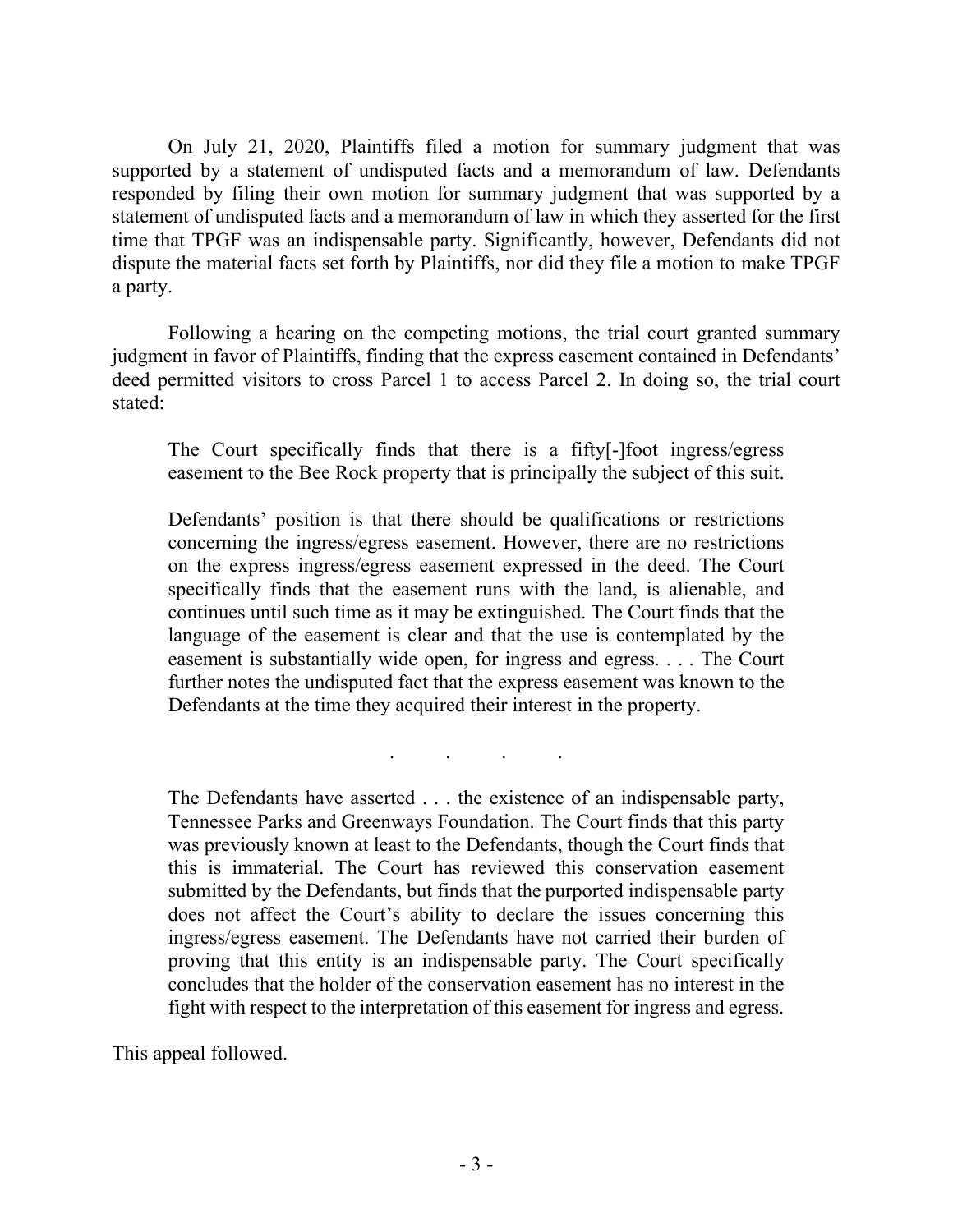### **ISSUES**

Defendants raise only one issue, stated as follows:

Whether the trial court erred by not requiring a party that was a stakeholder in the outcome of the case to be joined as a necessary and indispensable party for just adjudication to resolve all issues so as to avoid the prospect of incurring double, multiple, or otherwise inconsistent outcomes or obligations.

We, however, have determined that the failure to add an indispensable party in an action governed by the Declaratory Judgments Act leaves the court with "no authority to grant declaratory relief." *Tennessee Farmers Mut. Ins. Co. v. DeBruce*, 586 S.W.3d 901, 906 (Tenn. 2019). Therefore, we must also determine whether the trial court had subject matter jurisdiction over the matters in dispute without TPGF being added as a party.<sup>2</sup>

## **STANDARD OF REVIEW**

Whether or not a party is indispensable to a declaratory judgment action is in the discretion of the trial court and will be reviewed using the abuse of discretion standard. *Id.* at 905. However, "[s]ubject matter jurisdiction involves a court's lawful authority to adjudicate a controversy brought before it." *Chapman v. DaVita, Inc.*, 380 S.W.3d 710, 712 (Tenn. 2012) (citing *Meighan v. U.S. Sprint Commc'ns Co.*, 924 S.W.2d 632, 639 (Tenn. 1996); *Standard Sur. & Cas. Co. of New York v. Sloan*, 173 S.W.2d 436, 440 (Tenn. 1943)). "Since a determination of whether subject matter jurisdiction exists is a question of law, our standard of review is de novo, without a presumption of correctness." *Id.* at 712–13 (quoting *Northland Ins. Co. v. State*, 33 S.W.3d 727, 729 (Tenn. 2000)).

#### **ANALYSIS**

## I. WAIVER OF THE ISSUE ON APPEAL

As a threshold matter, Plaintiffs contend that Defendants waived the issue of whether TPGF is an indispensable party because Defendants failed to "raise the issue in their original answer, and did not file a motion at any time either before or after." Plaintiffs go on to highlight that Defendants "did not move to amend their Answer to assert this defense" and "did not file a motion concerning this defense." We, however, have determined that the failure to add an indispensable party in an action governed by the Declaratory Judgments Act leaves the court with "no authority to grant declaratory relief." *DeBruce*, 586 S.W.3d at 906 (Tenn. 2019). Therefore, the issue may not be waived. *See*

 $\overline{a}$ 

<sup>&</sup>lt;sup>2</sup> Significantly, Defendants do not challenge the trial court's decision to grant Plaintiffs' motion for summary judgment. Thus, the only issue on appeal pertains to the contention that TPGF is an indispensable party.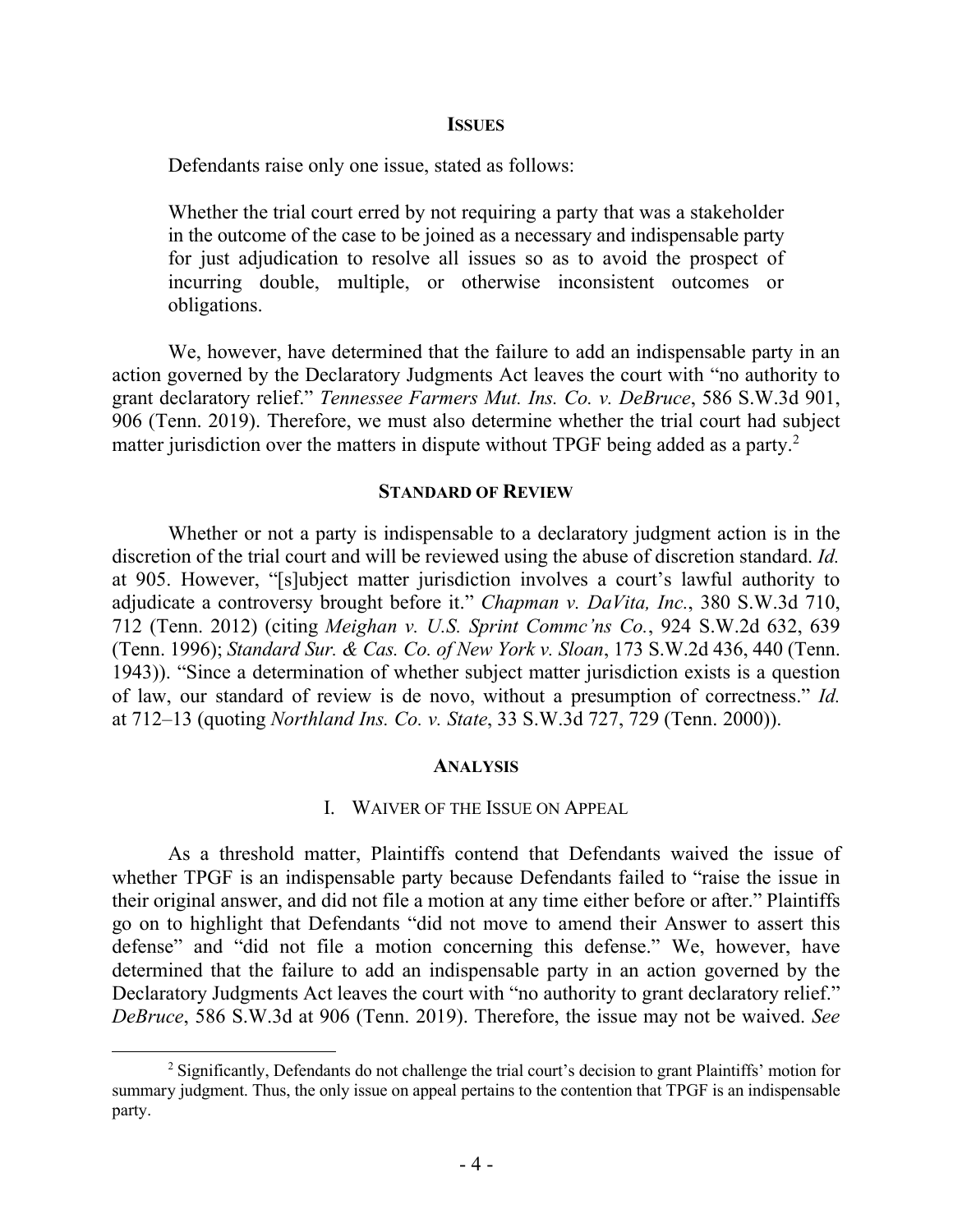*Morrow v. Bobbit*, 943 S.W.2d 384, 392 (Tenn. Ct. App. 1996) ("This Court is required to consider the subject matter jurisdiction of both this Court and the trial court regardless of whether the existence thereof is presented as an issue." (citations omitted)).

Subject matter jurisdiction is an issue that cannot be conferred either by waiver or consent, and one which this court will often address sua sponte. *See Osborn v. Marr*, 127 S.W.3d 737, 739 (Tenn. 2004) ("Tennessee's courts derive subject matter jurisdiction from the state constitution or from legislative acts."). As our Supreme Court has explained:

To achieve the goal of finality and certainty in a declaratory judgment action, all necessary parties must be joined. . . . The [Declaratory Judgments] Act "imposes stricter [joinder] requirements than those imposed generally by Tennessee Rules of Civil Procedure 19.01 and 19.02." Unless all parties to be bound by the judgment are joined in the action, a trial court has no authority to grant declaratory relief.

*DeBruce*, 586 S.W.3d at 906 (second alteration in original) (citations omitted) (quoting *Huntsville Util. Dist. of Scott Cnty., Tenn. v. Gen. Tr. Co.*, 839 S.W.2d 397, 403 (Tenn. Ct. App. 1992)).

Here, both parties seek relief under the Declaratory Judgments Act. In their Complaint, Plaintiffs asked the court to render a declaratory judgment regarding the validity of the ingress/egress easement, and Defendants sought the same in their answer and counterclaim. Because the issue raised is determinative of the trial court's subject matter jurisdiction, the fact that Defendants failed to properly raise the issue in the trial court does not constitute a waiver of the issue on appeal. *See Morrow*, 943 S.W.2d at 392. Thus, we will address the issue.

## II. INDISPENSABLE PARTY

Defendants contend that the trial court erred by finding that TPGF is not an indispensable party because the failure to include TPGF as an indispensable party may expose Defendants to a risk of multiple or inconsistent obligations. Plaintiffs counter this argument by noting that the term "indispensable party" does not mean that all persons who might be remotely affected by a decision need to be joined in a declaratory judgment action. More specifically, Plaintiffs argue that TPGF merely holds a negative easement to forever retain Parcel 2's natural and scenic conditions and to prevent any use that will impair or interfere with it being a natural landmark—purposes that have nothing to do with the ingress/egress easement across Defendants' parcel.

The Declaratory Judgments Act provides, in pertinent part, "[w]hen declaratory relief is sought, all persons **shall be** made parties who have or claim **any interest which would be affected by the declaration**, and no declaration shall prejudice the rights of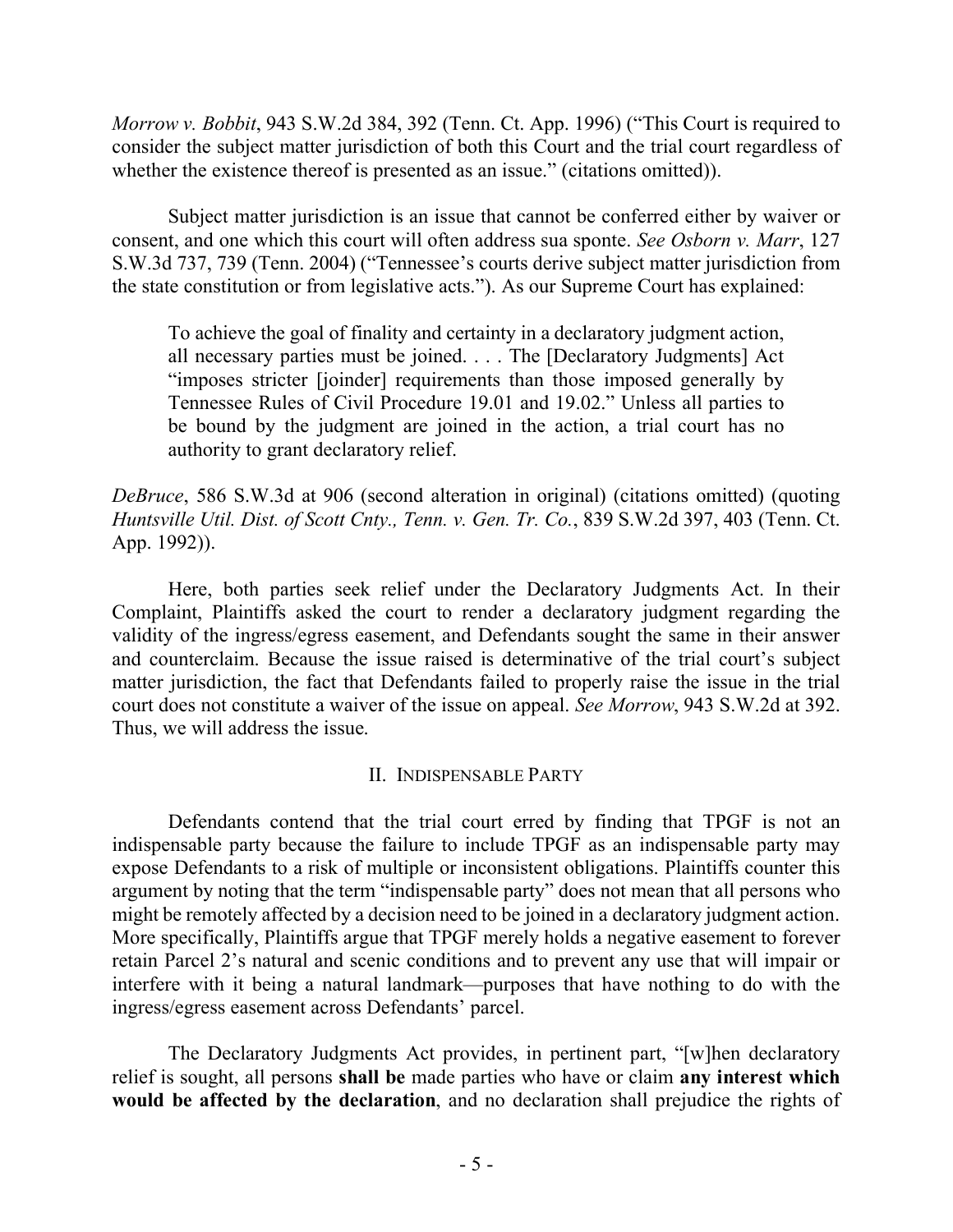persons not parties to the proceedings." Tenn. Code Ann. § 29-14-107(a) (emphasis added). <sup>3</sup> As we discussed in *Timmins v. Lindsey*, 310 S.W.3d 834 (Tenn. Ct. App. 2009):

Because of the nature of declaratory relief, the Declaratory Judgments Act, Tenn. Code Ann. § 29-14-101 *et seq.*, "makes it incumbent that every person having an affected interest be given notice and an opportunity to be heard before declaratory relief may be granted." *The Huntsville Utility District of Scott County, Tenn. v. General Trust Co.*, 839 S.W.2d 397, 403 (Tenn. App. 1992). Tenn. Code Ann. § 29-14-107(a) requires:

When declaratory relief is sought, all persons shall be made parties who have or claim any interest which would be affected by the declaration, and no declaration shall prejudice the rights of persons not parties to the proceedings.

*Id.* The statute, therefore, imposes stricter requirements than those imposed generally by the Tennessee Rules of Civil Procedure requiring the joinder of indispensable parties in all types of cases. *See e.g.*, Tenn. R. Civ. P. 19.01 and 19.02. Consequently, non-joinder of necessary parties is fatal on the question of a justiciable issue, which, in an action for declaratory judgment, is a necessary condition of judicial relief. *See Huntsville Utility*, 839 S.W.2d at 399 (citing *Wright v. Nashville Gas & Heating Co.*, 183 Tenn. 594, 598, 194 S.W.2d 459, 461 (1946)); *Powers v. Vinsant*, 165 Tenn. 390, 54 S.W.2d 938 (1932).

*Timmons*, 310 S.W.3d at 839. Further, our Supreme Court has explained that the Declaratory Judgments Act does not demand that a party who has only a remote interest in the litigation be joined:

Whether a party must be joined ""in a declaratory judgment action depends on the type of case and the issues involved.'" *Adler v. Double Eagle Props. Holdings, LLC*, No. W2010-01412-COA-R3-CV, 2011 WL 862948, at \*3 (Tenn. Ct. App. Mar. 14, 2011) (quoting *Byrn v. Metro. Bd. of Pub. Educ.*, No. 01-A-019003CV00124, 1991 WL 7806, at \*5 (Tenn. Ct. App. Jan. 30, 1991)). Declaratory relief will be granted "only to parties who have a real interest in the litigation and when the case involves present rights that have

 $\overline{a}$ 

<sup>&</sup>lt;sup>3</sup> Whether a party is indispensable to an action is generally governed by Rule 19 of the Tennessee Rules of Civil Procedure. In a declaratory judgment action, however, the Declaratory Judgments Act will apply, imposing "stricter [joinder] requirements than those imposed generally by Tennessee Rules of Civil Procedure 19.01 and 19.02." *DeBruce*, 586 S.W.3d at 906 (alteration in original) (citation omitted). Thus, although Defendants rely solely on application of Rule 19 in their appellate brief, we consider the application of the Declaratory Judgments Act to this issue.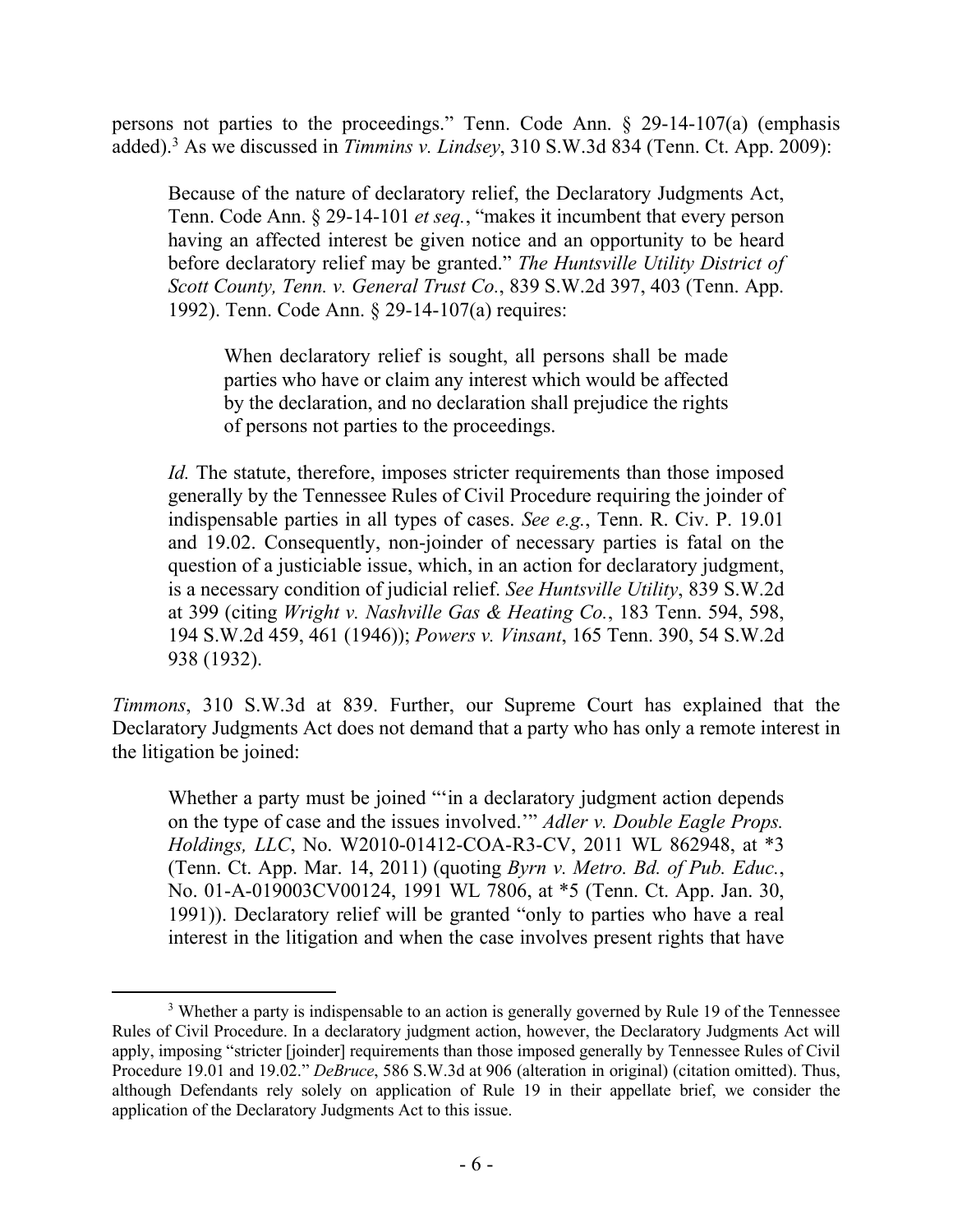accrued under presently existing facts." *Dobbs v. Guenther*, 846 S.W.2d 270, 275 (Tenn. Ct. App. 1992) (citations omitted).

**Parties who might be remotely affected by the declaratory judgment need not be joined**. *Timmins*, 310 S.W.3d at 839 (citing *Shelby Cnty. Bd. of Comm'rs v. Shelby Cnty. Quarterly Ct.*, 216 Tenn. 470, 392 S.W.2d 935, 940 (1965)).

*DeBruce*, 586 S.W.3d at 906 (emphasis added).

The entirety of TPGF's rights and interests in Parcel 2 arise from the Bee Rock Deed of Conservation Easement. Tennessee Code Annotated § 66-9-303(1)(B) defines "conservation easement" to mean "a nonpossessory interest of a holder in real property imposing limitations or affirmative obligations on the owner of the servient estate, the owner's heirs, and assigns with respect to the use and management of the servient land, structures or features thereon, and/or activities conducted thereon."

Additionally, the Bee Rock Deed of Conservation Easement placed on Parcel 2 provides in pertinent part:

It is the Purpose of this Easement to assure that the Protected Property will be retained forever predominantly in its natural, scenic, forested, and open space condition . . . and to prevent any use of the Protected Property that will significantly impair or interfere with Conservation Values of the Protected Property, its wildlife habitat, and/or natural resources. Grantor intends that this Easement will confine the use of the Protected Property to those activities and uses which are consistent with and in furtherance of the Purpose of this Easement ("Purpose").

As the foregoing reveals, the conservation easement is a negative easement that only affords TPGF the right to preserve the area in its natural state and the responsibility to prohibit uses of Parcel 2 that are inconsistent with a nature area. *See* Jon W. Bruce and James W. Ely, Jr., The Law of Easements & Licenses in Land § 12:2 ("Most conservation easements are negative easements because they restrict the grantor in making use of the grantor's own property and do not give the grantee any right to use the subject parcel."). Moreover, because it is merely a negative easement, the conservation easement does not afford TPGF any right to exploit Parcel 2. On the contrary, those rights are the sole and exclusive property of the Town of Monterey because the Town is the fee simple owner of Parcel 2. As Plaintiffs correctly state in their appellate brief:

[TPGF's] only interest is preserving Bee Rock in a natural state; it has no interest in suing the neighbor to increase traffic across an ingress/egress easement to further increase use of the conserved parcel. The argument that